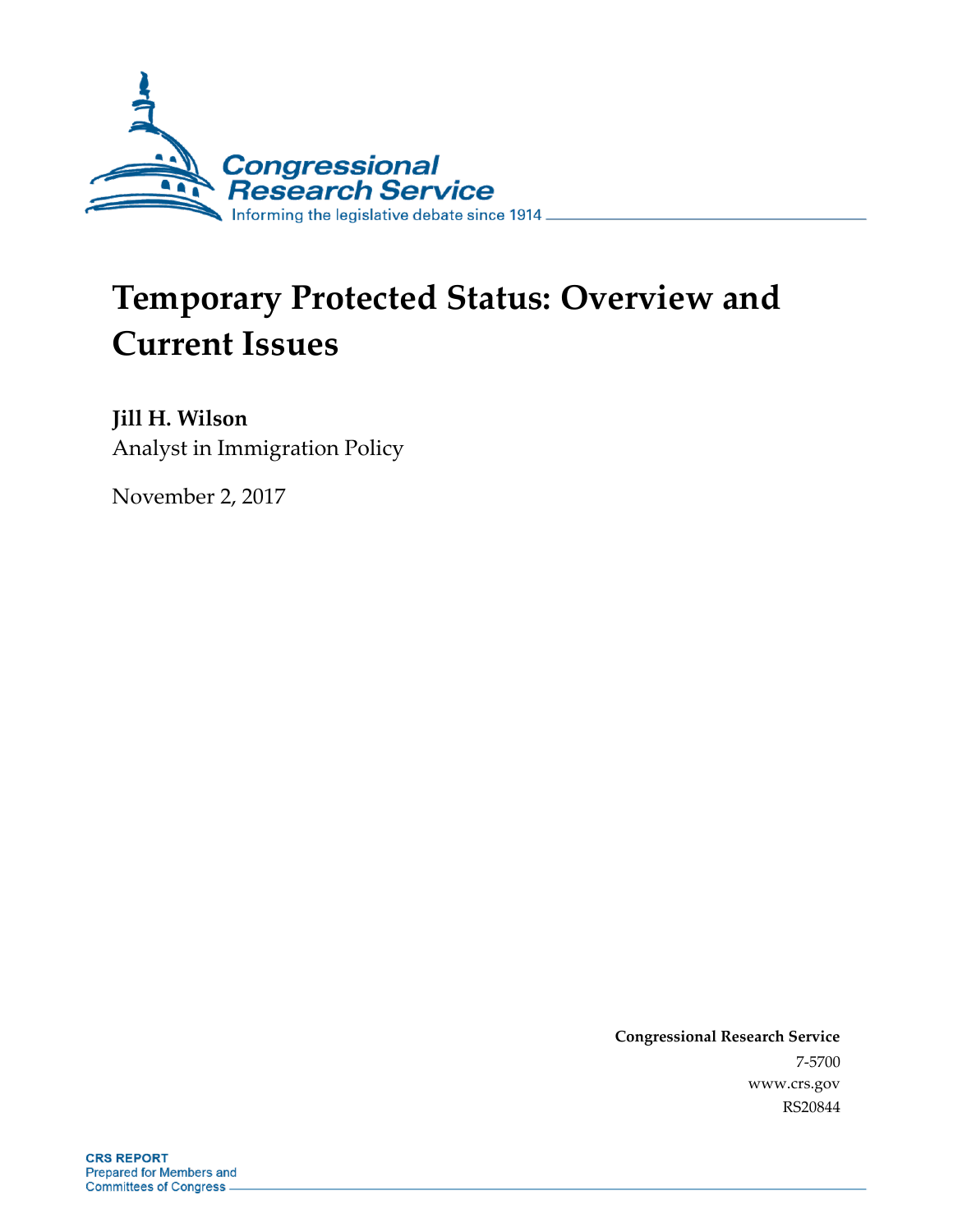## **Summary**

When civil unrest, violence, or natural disasters erupt in countries around the world, concerns arise over the ability of foreign nationals in the United States from those countries to safely return. Provisions exist in the Immigration and Nationality Act (INA) to offer temporary protected status (TPS) and other forms of relief from removal under specified circumstances. The Secretary of Homeland Security has the discretion to issue TPS for periods of 6 to 18 months and can extend these periods if conditions leading to the designating of TPS do not change. Congress has also provided TPS legislatively. A foreign national who is granted TPS receives a registration document and employment authorization for the duration of a given TPS designation.

The United States currently provides TPS to approximately 437,000 foreign nationals from 10 countries: El Salvador, Haiti, Honduras, Nepal, Nicaragua, Somalia, Sudan, South Sudan, Syria, and Yemen. TPS for Guinea, Liberia, and Sierra Leone expired in May 2017, but certain Liberians maintain relief under an administrative mechanism known as Deferred Enforced Departure (DED). Haiti's TPS designation was extended for an additional six months from July 22, 2017, to January 22, 2018. In September 2017, the Secretary of Homeland Security announced plans to terminate Sudan's designation on November 2, 2018, while extending South Sudan's designation by 18 months to May 2, 2019.

There is ongoing debate about whether migrants who have been living in the United States for long periods of time with TPS should receive a pathway to legal permanent resident (LPR) status. Recent policy debates have also focused on whether the Administration should extend TPS for migrants from Central America because of crime and security challenges in the region, as well as for countries in the Caribbean due to recent hurricanes and, in the case of Haiti, ongoing recovery from natural disasters. In addition, Venezuela's political and economic strife have prompted some U.S. lawmakers to call for its designation for TPS.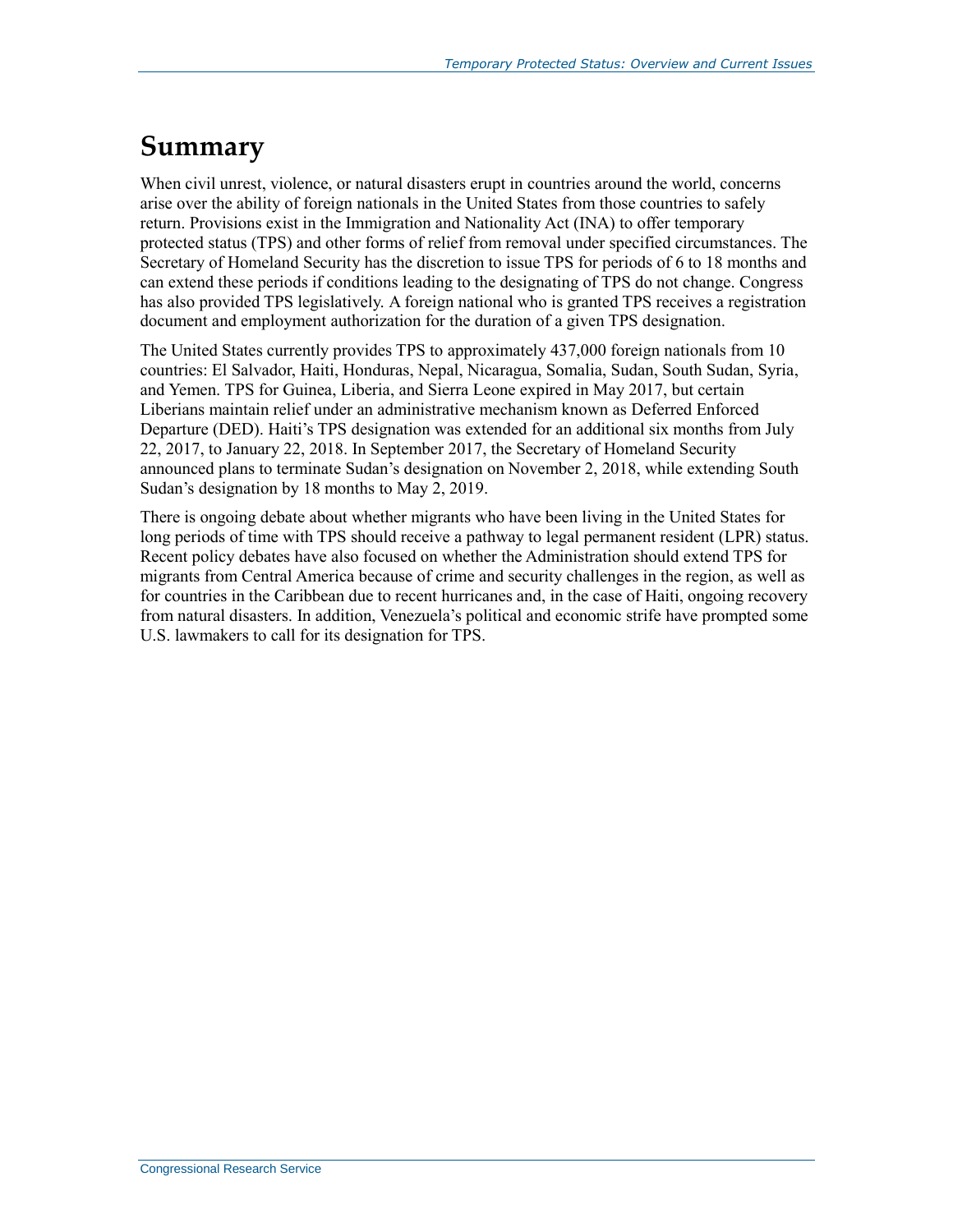# **Contents**

### **Tables**

|--|--|--|--|

### Contacts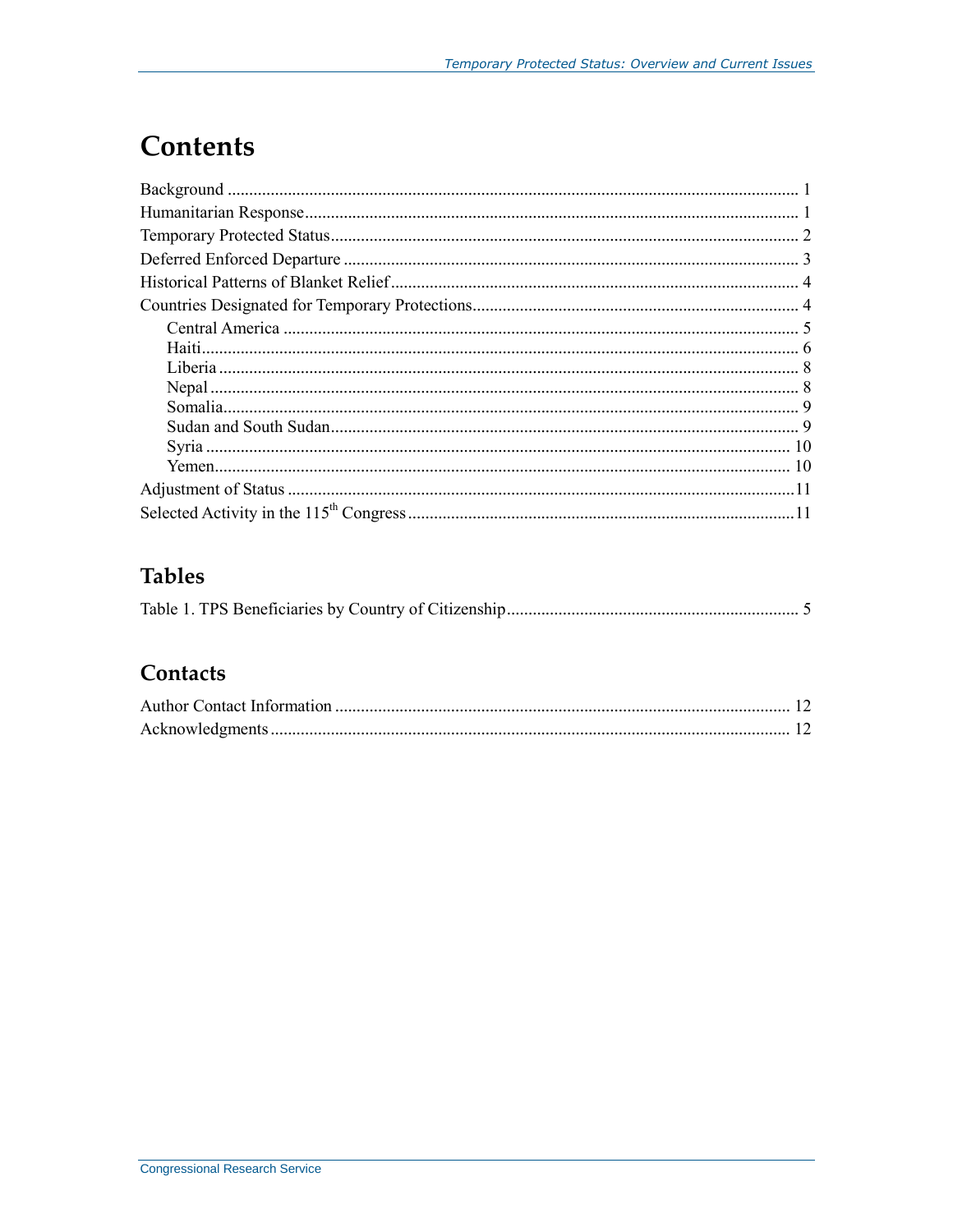# **Background**

Federal law provides that all aliens<sup>1</sup> must enter the United States pursuant to the Immigration and Nationality Act (INA). The two major categories of aliens in the INA are (1) immigrants, refugees, and asylees, all of whom have legal permanent residence (LPR) status, and (2) nonimmigrants, who are admitted for temporary reasons (e.g., students, tourists, temporary workers, or business travelers). Foreign nationals who lack proper immigration authorization generally fall into three categories: (1) those who overstay their nonimmigrant visas, (2) those who enter the country surreptitiously without inspection, and (3) those who are admitted on the basis of fraudulent documents. In all three instances, the aliens are in violation of the INA and subject to removal.

Temporary Protected Status (TPS), codified in INA §1254a, provides temporary lawful status to foreign nationals in the United States from countries experiencing armed conflict, natural disaster, or other extraordinary circumstances that prevent their safe return. This report begins by situating TPS in the context of humanitarian responses to migration. Another form of blanket relief from removal<sup>2</sup>—Deferred Enforced Departure (DED)—is also described, as is the historical use of these relief mechanisms. The report then provides data on the countries currently designated for TPS, including the conditions that have contributed to their designation. Past legislation to provide lawful permanent resident status to certain TPS-designated foreign nationals is also described, and the report concludes with examples of activity in the  $115<sup>th</sup>$  Congress related to TPS.

### **Humanitarian Response**

As a State Party to the 1967 United Nations Protocol Relating to the Status of Refugees (hereinafter, U.N. Protocol),<sup>3</sup> the United States agrees to the principle of *nonrefoulement*, which asserts that a refugee should not be returned to a country where he/she faces serious threats to his/her life or freedom. (This is now considered a rule of customary international law.) *Nonrefoulement* is embodied in several provisions of U.S. immigration law. Most notably, it is reflected in INA provisions requiring the government to withhold the removal of a migrant to a country in which the migrant's life or freedom would be threatened on the basis of race, religion, nationality, membership in a particular social group, or political opinion.<sup>4</sup>

<sup>&</sup>lt;sup>1</sup> "Alien" is the term used in law and is defined as anyone who is not a citizen or national of the United States. A U.S. "national" is a person owing permanent allegiance to the United States and includes citizens. Non-citizen nationals are individuals who were born either in American Samoa or on Swains Island to parents who are not citizens of the United States. In this report, the terms "migrant," "alien," and "foreign national" are used interchangeably.

 $<sup>2</sup>$  In this report, the term "blanket relief" refers to relief from removal that is administered to a group of individuals</sup> based on their ties to a foreign country; this stands in contrast to asylum, which is relief administered on a case-by-case basis to individuals based on their personal circumstances.

<sup>&</sup>lt;sup>3</sup> The 1951 United Nations Convention Relating to the Status of Refugees, which was amended by its 1967 Protocol, defines who is a refugee and sets out the legal, social, and other kinds of protections that refugees and those seeking asylum are entitled to receive. It also states the responsibilities of nations that grant asylum. United Nations High Commission for Refugees, *Convention Relating to the Status of Refugees and Its 1967 Protocol*, Geneva, Switzerland, http://www.unhcr.org/en-us/about-us/background/4ec262df9/1951-convention-relating-status-refugees-its-1967 protocol.html.

<sup>4</sup> Section 208 of INA (8 U.S.C. §1158); Section 241(b)(3) of INA (8 U.S.C. §1231); and Section 101(a)(42) of INA (8 U.S.C. §1101(a)(42)).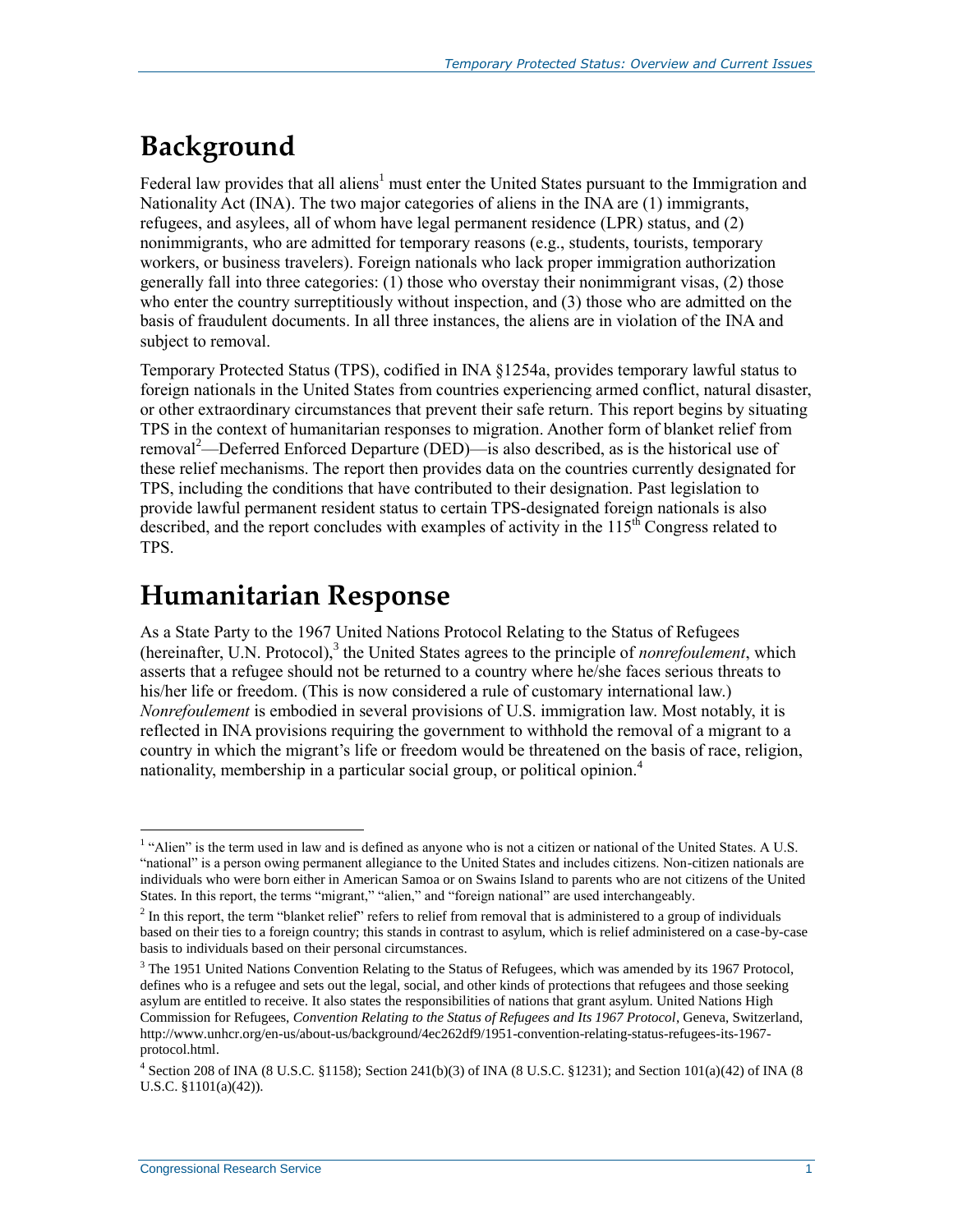Such migrants may receive asylum or refugee status. The legal definition of a refugee in the INA, which is consistent with the U.N. Protocol, specifies that a refugee is a person who is unwilling or unable to return to his/her country of nationality or habitual residence because of persecution or a well-founded fear of persecution on account of race, religion, nationality, membership in a particular social group, or political opinion.<sup>5</sup> This definition also applies to individuals seeking asylum. Under the INA, refugees and asylees differ on the physical location of the persons seeking the status. Those who are displaced abroad to a country other than their home country apply for refugee status, while those who are in the United States or at a U.S. port of entry apply for asylum. <sup>6</sup> Other migrants in the United States who may elicit a humanitarian response do not meet the legal definition for asylum; under certain circumstances these persons may be eligible for relief from removal through TPS or DED.

### **Temporary Protected Status**

TPS is a blanket form of humanitarian relief. It is the statutory embodiment of "safe haven" for migrants who may not meet the legal definition of refugee or asylee but are nonetheless fleeing or reluctant to return to—potentially dangerous situations. TPS was established by Congress as part of the Immigration Act of 1990 (P.L. 101-649). The Department of Homeland Security (DHS) Secretary, 7 in consultation with other government agencies, may designate a country for TPS under one or more of the following conditions: ongoing armed conflict in a foreign state that poses a serious threat to personal safety, a foreign state request for TPS because it temporarily cannot handle the return of nationals due to environmental disaster, or extraordinary and temporary conditions in a foreign state that prevent migrants from safely returning. TPS may not be designated if the DHS Secretary finds that allowing migrants to temporarily stay in the United States is against the national interest.<sup>8</sup>

The DHS Secretary can issue TPS for periods of 6 to 18 months and can extend these periods if conditions do not change in the designated country.<sup>9</sup> To obtain TPS, eligible migrants within the United States submit an application to U.S. Citizenship and Immigration Services (USCIS), pay specified fees, $10$  and receive registration documents. The application must be submitted before the deadline set forth in the *Federal Register* notice announcing TPS designation and must include supporting documentation as evidence of eligibility (e.g., a passport issued by the designated country and records showing continuous physical presence in the United States since the date

 $<sup>5</sup>$  INA 101(a)(42).</sup>

<sup>6</sup> See CRS Report R41753, *Asylum and "Credible Fear" Issues in U.S. Immigration Policy*; and CRS Report RL31269, *Refugee Admissions and Resettlement Policy*.

<sup>&</sup>lt;sup>7</sup> When TPS was enacted in 1990, most immigration-related functions, including designating countries for TPS, fell under the authority of the Attorney General. With the creation of the Department of Homeland Security in 2002 (P.L. 107-296), most of the Attorney General's immigration-related authority transferred to the DHS Secretary as of March 1, 2003.

 $8 \text{INA } $244(b)(1).$ 

<sup>&</sup>lt;sup>9</sup> There is no limit on the number of extensions a country can receive.

<sup>&</sup>lt;sup>10</sup> Fees for initial applicants include a \$50 application fee (may not exceed \$50 per 9 U.S.C. §1254a (c)(1)(B)), an \$85 biometrics services fee for those age 14 and over, and a \$410 filing fee for employment authorization (if applying for employment authorization and between the ages of 14 and 65). Applicants may request a waiver of the application and biometrics fees per 8 C.F.R. 103.7(c). Re-registration does not require the \$50 application fee.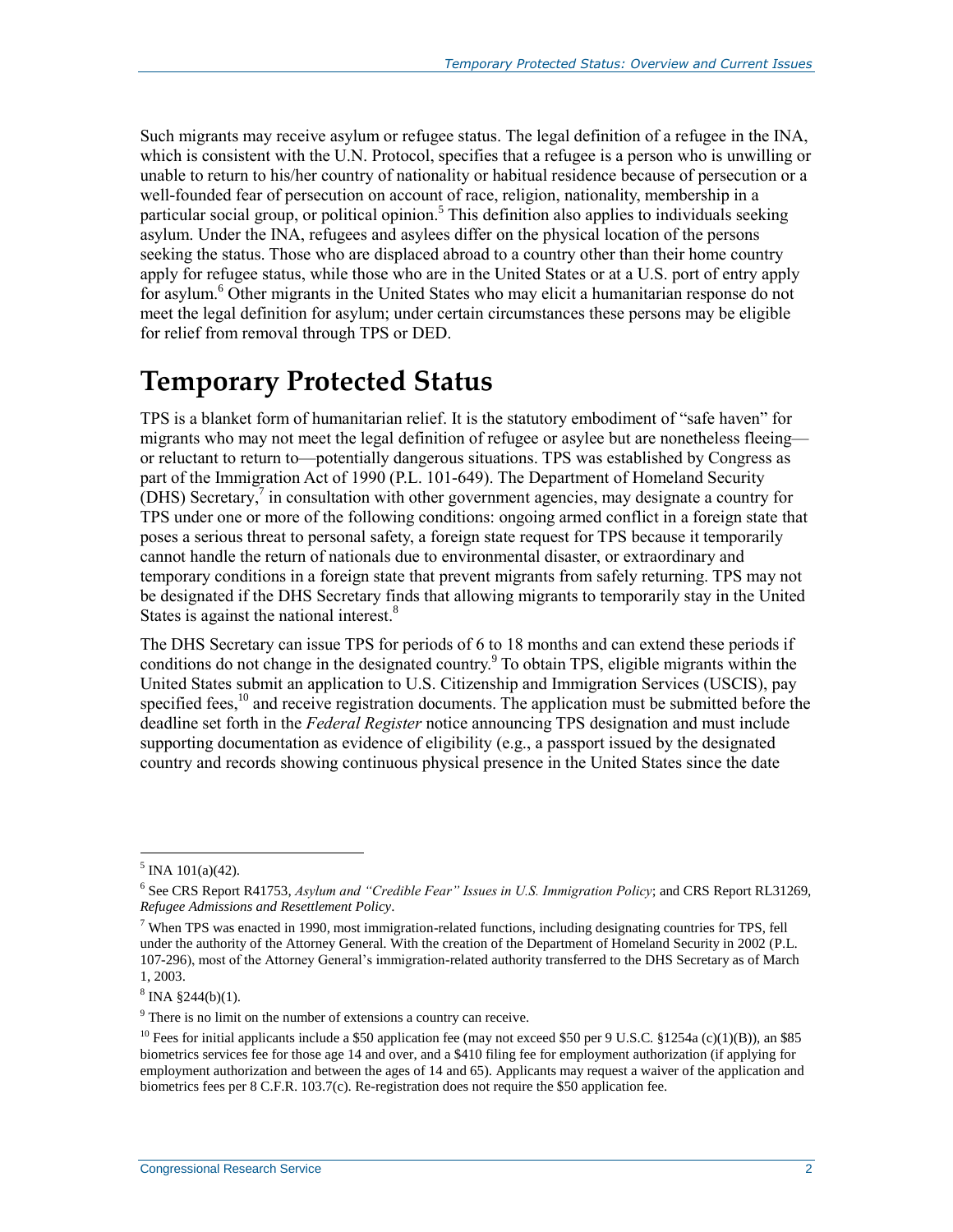established in the TPS designation).<sup>11</sup> The statute specifies grounds of inadmissibility that cannot be waived, including those relating to criminal convictions and the persecution of others.<sup>12</sup>

Individuals granted TPS are not considered to be permanently residing in the United States "under color of law," may be deemed ineligible for public assistance by a state, and may travel abroad only with the prior consent of the DHS Secretary. TPS does not provide a path to lawful permanent residence or citizenship.<sup>13</sup> DHS has made clear that information it collects when a migrant registers for TPS may be used to enforce immigration law or in any criminal proceeding.<sup>14</sup> In addition, withdrawal of an alien's TPS may subject the alien to exclusion or deportation proceedings.<sup>15</sup>

# **Deferred Enforced Departure**

In addition to TPS, there is another form of blanket relief from removal known as deferred enforced departure (DED), <sup>16</sup> formerly known as extended voluntary departure (EVD).<sup>17</sup> DED is a temporary, discretionary, administrative stay of removal granted to aliens from designated countries. Unlike TPS, DED designation emanates from the President's constitutional powers to conduct foreign relations and has no statutory basis. DED was first used in 1990 and has been used a total of five times.<sup>18</sup> Currently, certain Liberian nationals are designated under DED through March 31, 2018.

DED and EVD have been used on a country-specific basis to provide relief from removal at the President's discretion, usually in response to war, civil unrest, or natural disasters.<sup>19</sup> When Presidents grant DED, through an executive order or presidential memorandum, they generally provide eligibility guidelines, such as continuous presence in the United States since a specific date. Unlike TPS, the Secretary of State does not need to be consulted when DED is granted.

DED continues to be used to provide relief to those the Administration deems appropriate. The executive branch's position has been that all blanket relief decisions require balancing foreign

 $11$  See 8 C.F.R. §244.9 for details on evidence that must be submitted.

 $12$  Section 212 of the INA specifies broad reasons for which foreign nationals are considered ineligible to receive visas and ineligible to be admitted to the United States. Section 244(c) in the TPS statute lists which of these "grounds of inadmissibility" may be waived and which may not be waived.

<sup>&</sup>lt;sup>13</sup> For purposes of adjustment to legal permanent residence status or change to nonimmigrant status, an alien granted TPS is considered as being in and maintaining "lawful status as a nonimmigrant." INA §244(f).

<sup>14</sup> 8 C.F.R. §244.16.

<sup>15</sup> 9 C.F.R. §244.14.

<sup>&</sup>lt;sup>16</sup> DED is not to be confused with deferred action, which the Department of Homeland Security defines as "a discretionary determination to defer removal action of an individual as an act of prosecutorial discretion." See CRS Report R43852, *The President's Immigration Accountability Executive Action of November 20, 2014: Overview and Issues*; and CRS Report R43747, *Deferred Action for Childhood Arrivals (DACA): Frequently Asked Questions*.

 $17$  EVD status, which was used from 1960 to 1990, has been given to nationals of Poland, Nicaragua, Iran, Uganda, and Lebanon. Other countries whose nationals have benefitted in the past from a status similar to EVD include Cambodia, Cuba, Chile, Czechoslovakia, Dominican Republic, Hungary, Laos, Rumania, and Vietnam.

<sup>&</sup>lt;sup>18</sup> See ["Historical Patterns of Blanket Relief."](#page-6-0)

 $<sup>19</sup>$  For example, Executive Order 12711, "Policy Implementation With Respect to Nationals of the People's Republic of</sup> China," *Public Papers of the Presidents of the United States: George Bush XLI, President of the United States: 1989- 1993* (Washington: GPO, 1990); and The White House (President Obama), "Presidential Memorandum—Deferred Enforced Departure for Liberians," Memorandum for the Secretary of Homeland Security, September 28, 2016, https://www.whitehouse.gov/the-press-office/2016/09/28/presidential-memorandum-deferred-enforced-departureliberians.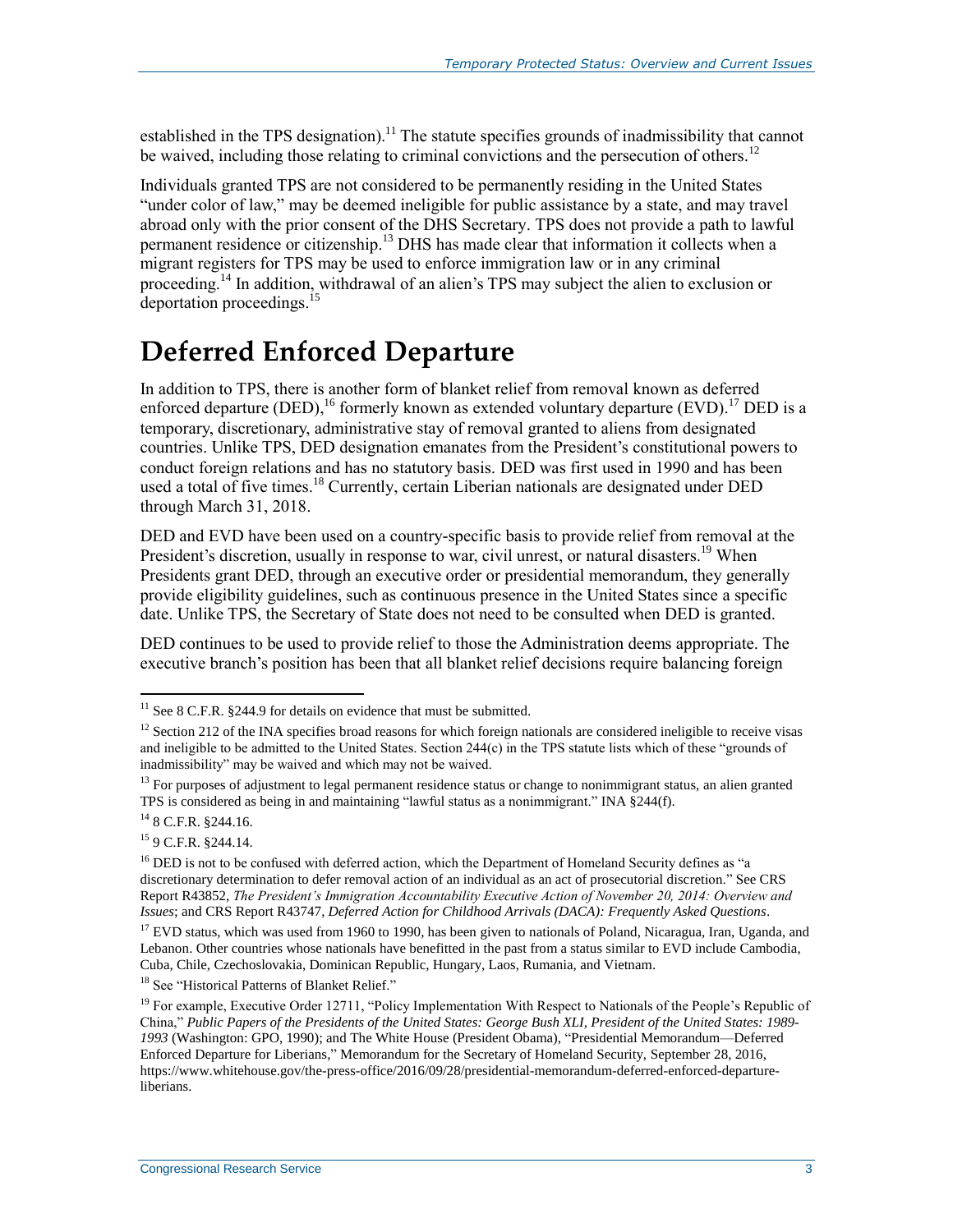policy, humanitarian, and immigration concerns. In contrast to recipients of TPS, migrants who benefit from DED are not required to register for the status with USCIS unless they want work authorization.<sup>20</sup> Instead, DED is triggered when a protected migrant is identified for deportation.

## <span id="page-6-0"></span>**Historical Patterns of Blanket Relief**

In 1990, when Congress enacted the TPS statute, it also granted TPS for 18 months to Salvadoran nationals who were residing in the United States. Subsequently, the Attorney General (and, later, the DHS Secretary), $^{21}$  in consultation with the State Department, granted TPS to migrants in the United States from the following countries: Liberia, Kuwait, Rwanda, Lebanon, the Kosovo Province of Serbia, Bosnia-Herzegovina, Angola, Sierra Leone, Burundi, and Guinea; none of these 10 countries are currently designated for TPS. $^{22}$ 

Rather than extending the initial Salvadoran TPS when it expired in 1992, the George H. W. Bush Administration granted DED to an estimated 190,000 Salvadorans through December 1994. The George H. W. Bush Administration also granted DED to about 80,000 Chinese nationals in the United States following the Tiananmen Square massacre in June 1989, and these individuals retained DED status through January 1994. In December 1997, President Clinton instructed the Attorney General to grant DED to Haitian nationals in the United States for one year, providing time for the Administration to work with Congress on long-term legislative relief for Haitians.<sup>23</sup> President George W. Bush directed that DED be provided to Liberian nationals whose TPS was expiring in September 2007; this status was extended several times by President Obama and is currently set to expire on March 31,  $2018.<sup>24</sup>$ 

### **Countries Designated for Temporary Protections**

Approximately 437,000 foreign nationals from the following 10 countries have TPS as of October 2017: El Salvador, Haiti, Honduras, Nepal, Nicaragua, Somalia, Sudan, South Sudan, Syria, and

 $^{20}$  In general, the President directs executive agencies to implement procedures to provide DED and related benefits, such as employment authorization. Department of Homeland Security, U.S. Citizenship and Immigration Services, *Temporary Protected Status (TPS) and Deferred Enforced Departure (DED)*, https://www.uscis.gov/sites/default/files/ USCIS/About%20Us/Electronic%20Reading%20Room/Customer%20Service%20Reference%20Guide/ TempProtectedStatus.pdf.

<sup>&</sup>lt;sup>21</sup> With the creation of the Department of Homeland Security in 2002 (P.L. 107-296), most of the Attorney General's immigration-related authority transferred to the Secretary of DHS as of March 1, 2003.

<sup>22</sup> For current and historical information on TPS designations by country and links to *Federal Register* announcements, see U.S. Department of Justice, Executive Office for Immigration Review, *Temporary Protected Status*, at https://www.justice.gov/eoir/temporary-protected-status.

<sup>&</sup>lt;sup>23</sup> The Nicaraguan Adjustment and Central American Relief Act (NACARA; Title II of P.L. 105-100) was enacted in 1997 and provided eligibility for lawful permanent resident status to certain Nicaraguans, Cubans, Guatemalans, El Salvadorans, and nationals of the former Soviet bloc who had applied for asylum and had been living in the United States for a certain period of time. President Clinton, among others, argued that Haitians deserved similar legislative treatment. The Haitian Refugee Immigration Fairness Act (HRIFA; P.L. 105-277) was enacted in 1998, allowing Haitian nationals who had been paroled into the United States before December 31, 1995, or who had applied for asylum before that date, to adjust to LPR status. For more information, see archived CRS Report RS21349, *U.S. Immigration Policy on Haitian Migrants*.

 $^{24}$  U.S. Department of Homeland Security, U.S. Citizenship and Immigration Services, "DED Granted Country -Liberia," https://www.uscis.gov/humanitarian/deferred-enforced-departure/ded-granted-country-liberia/ded-grantedcountry-liberia.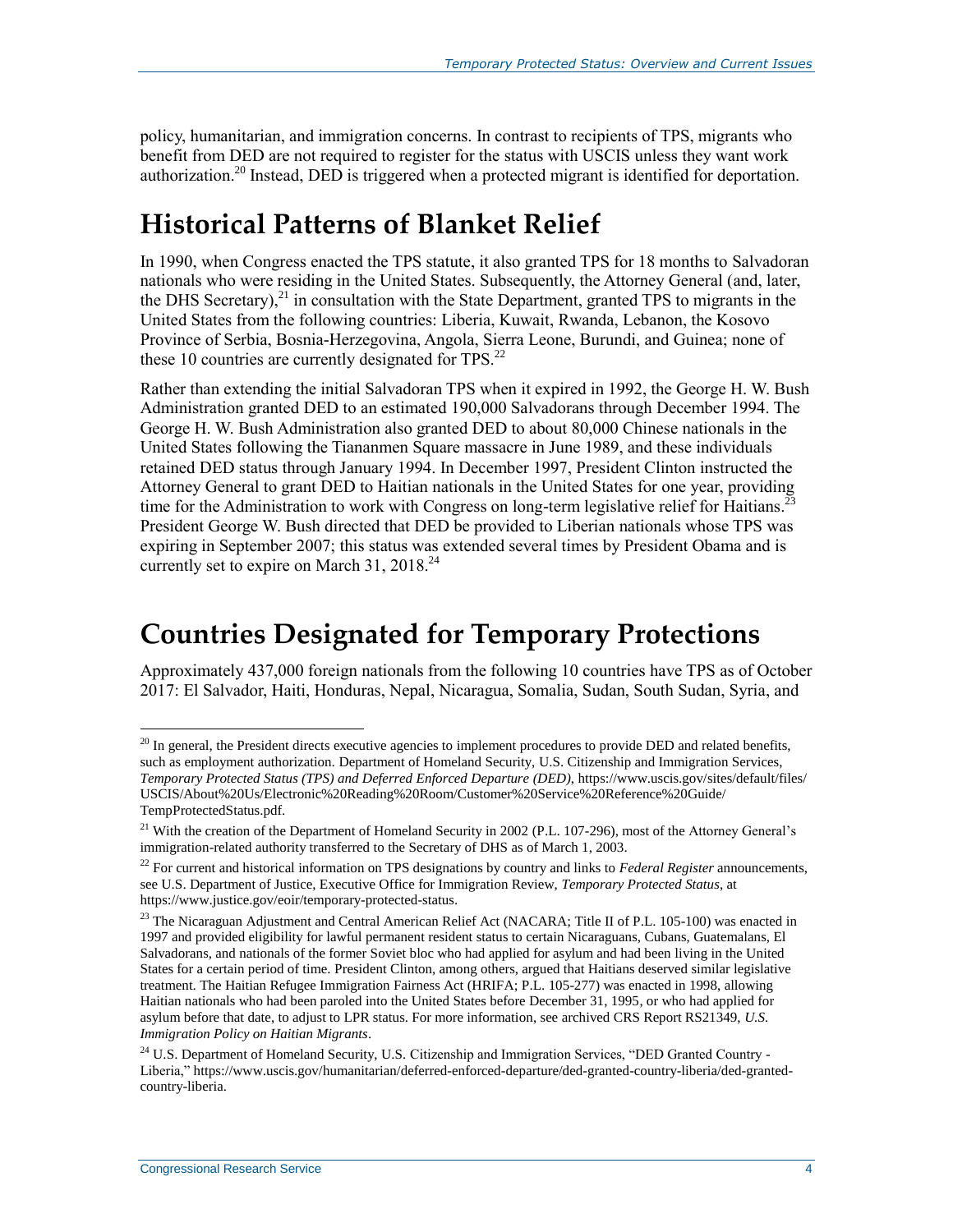Yemen. In addition, certain Liberian nationals are covered by a designation of DED (see the ["Liberia"](#page-10-0) section below). **[Table 1](#page-7-0)** shows the current TPS-designated countries, the date from which individuals are required to have continuously resided in the United States, and the designation's expiration date. In addition, **[Table 1](#page-7-0)** shows the approximate number of individuals from each country who registered during the previous registration period and the number of individuals with TPS as of October 12, 2017.

<span id="page-7-0"></span>

| As of October 2017 |                                 |                        |                                                |                                  |  |  |  |
|--------------------|---------------------------------|------------------------|------------------------------------------------|----------------------------------|--|--|--|
| Country            | <b>Arrival Date<sup>a</sup></b> | <b>Expiration Date</b> | <b>Expected</b><br>Re-registrants <sup>b</sup> | Individuals with<br><b>TPS</b> c |  |  |  |
| El Salvador        | February 13, 2001               | March 9, 2018          | 195,000                                        | 262,528                          |  |  |  |
| Haiti              | $ $ anuary 12, 2011             | January 22, 2018       | 46,000                                         | 58,557                           |  |  |  |
| <b>Honduras</b>    | December 30, 1998               | January 5, 2018        | 57,000                                         | 86,031                           |  |  |  |
| Nepal              | June 24, 2015                   | June 24, 2018          | 8,950                                          | 14,791                           |  |  |  |
| Nicaragua          | December 30, 1998               | January 5, 2018        | 2,550                                          | 5,306                            |  |  |  |
| Somalia            | May 1, 2012                     | September 17, 2018     | 250                                            | 499                              |  |  |  |
| South Sudan        | January 25, 2016                | May 2, 2019            | 70                                             | 77                               |  |  |  |
| Sudan              | January 9, 2013                 | November 2, 2018       | 1,040                                          | 1,048                            |  |  |  |
| Syria              | August 1, 2016                  | March 31, 2018         | 5,800                                          | 6,916                            |  |  |  |
| Yemen              | January 4, 2017                 | September 3, 2018      | 1,000                                          | 1,116                            |  |  |  |
| Total              |                                 |                        | 317,660                                        | 436,869                          |  |  |  |

#### **Table 1. TPS Beneficiaries by Country of Citizenship**

**Source:** CRS compilation of information from *Federal Register* announcements and USCIS data.

<span id="page-7-1"></span>a. The arrival date represents the date from which individuals are required to have continuously resided in the United States in order to qualify for TPS and is determined by the most recent TPS designation for that country. A migrant is not considered to have failed this requirement for a "brief, casual, and innocent" absence. 8 U.S.C. §1254a(c) and 8 C.F.R. §244.1.

<span id="page-7-2"></span>b. Data from the most recent *Federal Register* notices for each country. These data represent the number of individuals who registered during the previous registration period.

<span id="page-7-3"></span>c. Data provided to CRS by USCIS. These data reflect individuals with TPS as of October 12, 2017; include some individuals who have since adjusted to another status and may include individuals who have left the country or died; and do not necessarily include all migrants from the specified countries who are in the United States and are eligible for the status.

#### **Central America**

 $\overline{a}$ 

The only time Congress has granted TPS was in 1990 (as part of the law establishing TPS) to eligible Salvadoran nationals in the United States. <sup>25</sup> In the aftermath of Hurricane Mitch in November 1998, then-Attorney General Janet Reno announced that she would temporarily suspend the deportation of migrants from El Salvador, Guatemala, Honduras, and Nicaragua. On January 5, 1999, the Attorney General designated Honduras and Nicaragua for TPS due to extraordinary displacement and damage from Hurricane Mitch.<sup>26</sup> Prior to leaving office in

<sup>25</sup> For historical analysis, see archived CRS Report IB87205, *Immigration Status of Salvadorans and Nicaraguans* (available upon request).

<sup>&</sup>lt;sup>26</sup> Department of Justice, Immigration and Naturalization Service, "The Designation of Honduras Under Temporary (continued...)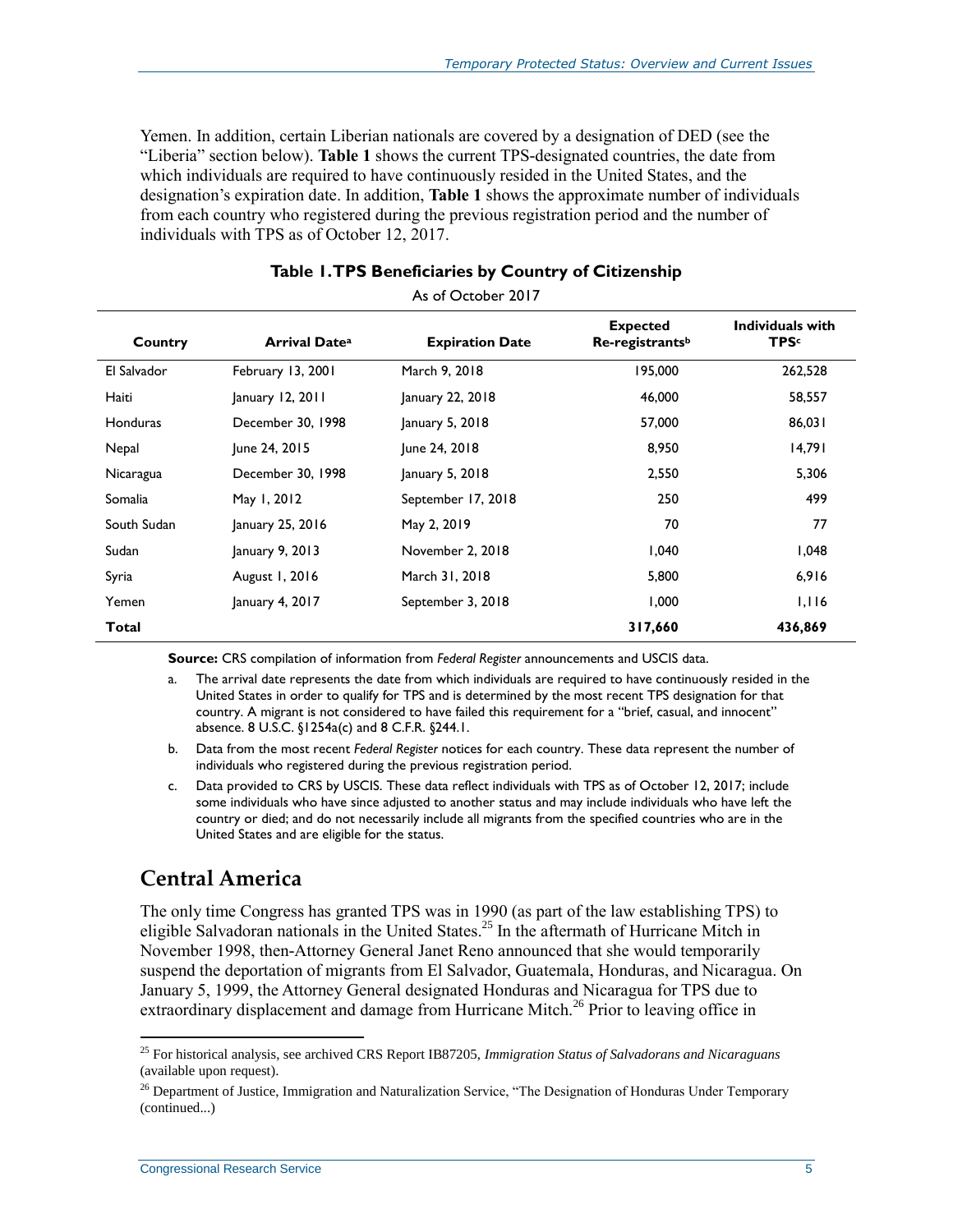January 2001, the Clinton Administration said it would temporarily halt deportations to El Salvador because of a major earthquake. In 2001, the George W. Bush Administration decided to grant TPS to Salvadoran nationals following two earthquakes that rocked the country.<sup>27</sup>

Over the years, the George W. Bush Administration granted, and the Obama Administration continued to grant, TPS to Central Americans from El Salvador, Honduras, and Nicaragua on the rationale that it is still unsafe for nationals to return due to the disruption of living conditions from environmental disasters. The May 16, 2016, announcement for Nicaragua, for example, stated, "Nicaragua has experienced a series of environmental disasters that have exacerbated the persisting disruptions caused by Hurricane Mitch and significantly compromised Nicaragua's ability to adequately handle the return of its nationals."<sup>28</sup> Similarly, the July 8, 2016, *Federal Register* notice re-designating El Salvador for TPS stated: "There continues to be a substantial, but temporary, disruption of living conditions in El Salvador resulting from a series of earthquakes in 2001, and El Salvador remains unable, temporarily, to handle adequately the return of its nationals."<sup>29</sup>

As the dates approach by which the DHS Secretary must make a decision about TPS for the Central American countries, supporters are lobbying for an extension, arguing that the ongoing violence and political unrest prevent these countries from being able to handle the return of their nationals. The arrival dates for Central Americans to be eligible for TPS are 16–19 years ago, depending on the country (see **[Table 1](#page-7-0)**). Citing high crime rates and security challenges in the region,<sup>30</sup> proponents of TPS for Central Americans have argued for moving the arrival dates forward to encompass those who have fled to the United States in recent years. Those who oppose the extension or expansion of TPS for Central Americans maintain that the country conditions do not meet the threshold for TPS and that an expansion would encourage illegal immigration by inspiring Central Americans to come to the United States in hopes that they would eventually be covered by TPS.

#### **Haiti**

The devastation caused by the January 12, 2010, earthquake in Haiti prompted calls for the Obama Administration to grant TPS to Haitian nationals in the United States.<sup>31</sup> The scale of the

<sup>(...</sup>continued)

Protected Status," 64 *Federal Register* 524-526, January 5, 1999; Department of Justice, Immigration and Naturalization Service, "The Designation of Nicaragua Under Temporary Protected Status," 64 *Federal Register* 526- 528, January 5, 1999.

<sup>&</sup>lt;sup>27</sup> Department of Justice, Immigration and Naturalization Service, "The Designation of El Salvador Under Temporary Protected Status," 66 *Federal Register* 14214-14216, March 9, 2001.

<sup>&</sup>lt;sup>28</sup> U.S. Department of Homeland Security, U.S. Citizenship and Immigration Services, "Extension of the Designation of Nicaragua for Temporary Protected Status,"81 *Federal Register* 30325-30331, May 16, 2016.

 $^{29}$  U.S. Department of Homeland Security, U.S. Citizenship and Immigration Services, "Extension of the Designation" of El Salvador for Temporary Protected Status," 81 *Federal Register* 44645-44651, July 8, 2016.

<sup>30</sup> For information on country conditions, see CRS Report R43616, *El Salvador: Background and U.S. Relations*; CRS Report R44560, *Nicaragua: In Brief*, and CRS Report RL34027, *Honduras: Background and U.S. Relations*.

<sup>&</sup>lt;sup>31</sup> The issue of Haitian TPS had arisen several times in earlier years, most notably after the U.S. Ambassador declared Haiti a disaster in September 2004 due to the magnitude of the effects of Tropical Storm Jeanne. A series of tropical cyclones in 2008 resulted in hundreds of deaths and led some to label the city of Gonaives uninhabitable. The George W. Bush Administration did not grant TPS or other forms of blanket relief to Haitians, nor was legislation that would have provided TPS to Haitians, such as H.R. 522 in the  $110<sup>th</sup>$  Congress, enacted. Opponents of Haitian TPS have argued that it would result in an immigration "amnesty" for the unauthorized Haitians and foster illegal migration from the island. For background information on Haitian migration to the United States, see archived CRS Report RS21349, (continued...)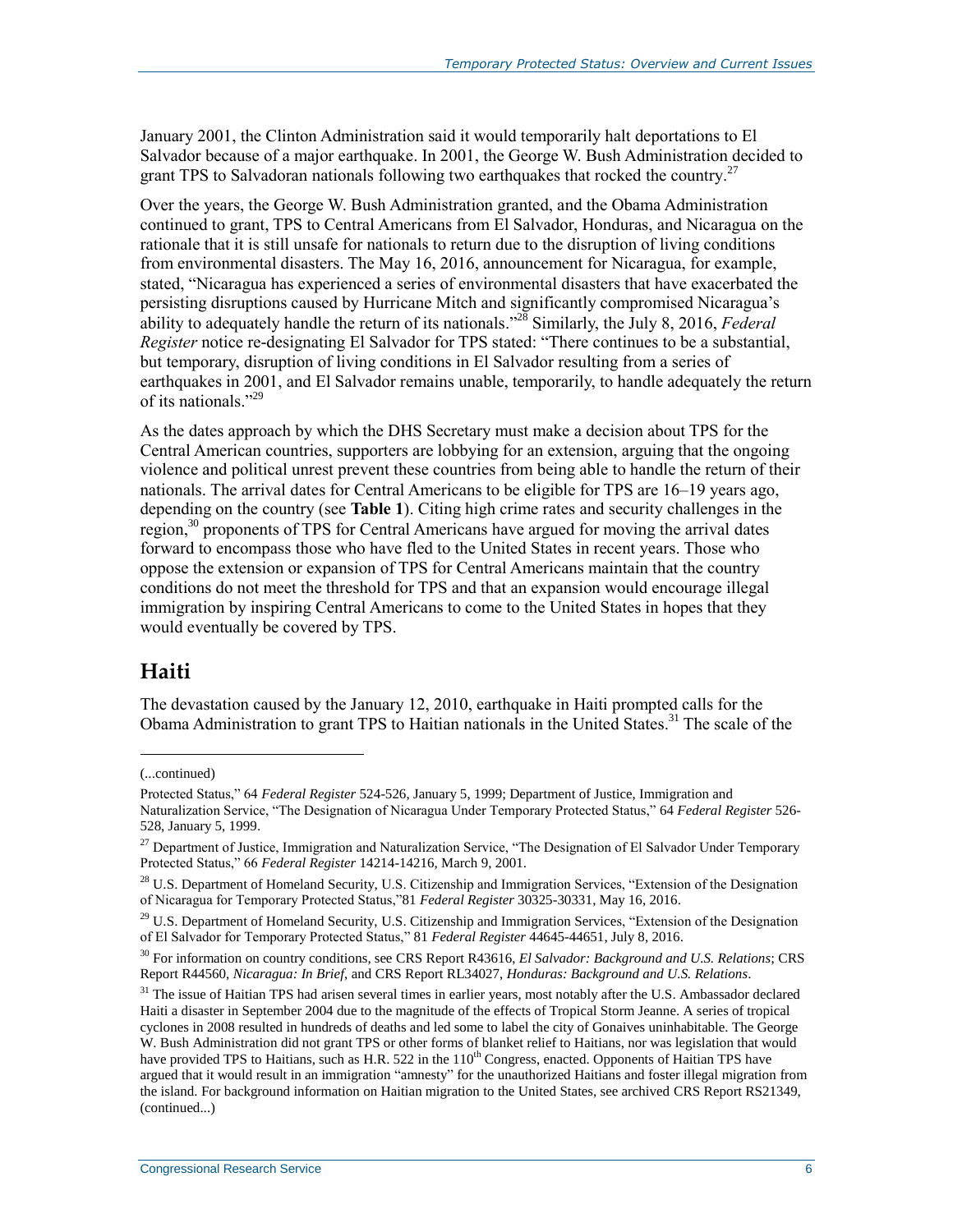humanitarian crisis after the earthquake—with estimates of thousands of Haitians dead and reports of the total collapse of Port au Prince's infrastructure—led DHS on January 15, 2010, to grant TPS for 18 months to Haitian nationals who were in the United States as of January 12, 2010. At the time, then-DHS Secretary Janet Napolitano stated: "Providing a temporary refuge for Haitian nationals who are currently in the United States and whose personal safety would be endangered by returning to Haiti is part of this Administration's continuing efforts to support Haiti's recovery."<sup>32</sup> On July 13, 2010, DHS announced an extension of the TPS registration period for Haitian nationals, citing difficulties nationals were experiencing in obtaining documents to establish identity and nationality, and in gathering funds required to apply for TPS. 33

DHS extended the TPS designation for Haiti on May 17, 2011, enabling eligible Haitian nationals who arrived in the United States up to one year after the earthquake to receive TPS. The redesignation targeted individuals who were allowed to enter the United States immediately after the earthquake on temporary visas or humanitarian parole<sup>34</sup> but were not covered by the initial TPS designation. <sup>35</sup> The extension of Haiti's TPS designation was for 18 months, through January 22, 2013.<sup>36</sup> Then-Secretary Jeh Johnson subsequently extended Haiti's designation several times, through July 22, 2017.<sup>37</sup>

A May 2, 2017, letter from members of the Congressional Black Caucus to then-Secretary John Kelly urged an 18-month extension of TPS for Haiti, citing continued recovery difficulties from the 2010 earthquake that killed over 300,000 people, an ongoing cholera epidemic, and additional damages from Hurricane Matthew in 2016.<sup>38</sup> On May 24, 2017, then-Secretary Kelly extended Haiti's TPS designation for the minimum of six months, from its planned expiration on July 22, 2017, to January 22, 2018, and encouraged beneficiaries to prepare to return to Haiti should its designation be terminated after six months.<sup>39</sup> An October 4, 2017, letter from the Haitian ambassador to Acting DHS Secretary Elaine Duke requests that Haiti's designation be extended for an additional 18 months.<sup>40</sup>

<sup>(...</sup>continued)

*U.S. Immigration Policy on Haitian Migrants*. For conditions in Haiti following the 2010 earthquake, see archived CRS Report R41023, *Haiti Earthquake: Crisis and Response*; and CRS In Focus IF10502, *Haiti: Cholera, the United Nations, and Hurricane Matthew*.

<sup>&</sup>lt;sup>32</sup> U.S. Department of Homeland Security, "Statement from Secretary Janet Napolitano," press release, January 15, 2010.

<sup>&</sup>lt;sup>33</sup> U.S. Department of Homeland Security, U.S. Citizenship and Immigration Services, "Extension of the Initial Registration Period for Haitians under the Temporary Protected Status Program," 75 *Federal Register* 39957, July 13, 2010.

<sup>&</sup>lt;sup>34</sup> Parole allows an individual, who may be inadmissible or otherwise ineligible for admission into the United States, to be granted authorization to enter the United State for a temporary period; INA §212(d)(5) (8 U.S.C. §1182(d)(5)).

<sup>&</sup>lt;sup>35</sup> U.S. Department of Homeland Security, U.S. Citizenship and Immigration Services, "Extension and Re-designation of Haiti for Temporary Protected Status," 76 *Federal Register* 29000-29004, May 19, 2011.

<sup>36</sup> U.S. Department of Homeland Security, "Secretary Napolitano Announces Extension of Temporary Protected Status for Haitian Beneficiaries," press release, May 17, 2011.

<sup>&</sup>lt;sup>37</sup> U.S. Department of Homeland Security, U.S. Citizenship and Immigration Services, "Extension of the Designation of Haiti for Temporary Protected Status," 80 *Federal Register* 51582-51588, August 25, 2015.

<sup>38</sup> For conditions following Hurricane Matthew, see CRS In Focus IF10502, *Haiti: Cholera, the United Nations, and Hurricane Matthew*.

<sup>&</sup>lt;sup>39</sup> U.S. Department of Homeland Security, U.S. Citizenship and Immigration Services, "Extension of the Designation of Haiti for Temporary Protected Status," 82 *Federal Register* 23830-23837, May 24, 2017.

 $40$  Letter from Paul G. Altidor, Ambassador to the United States from Haiti, to Elaine C. Duke, Acting Secretary of the (continued...)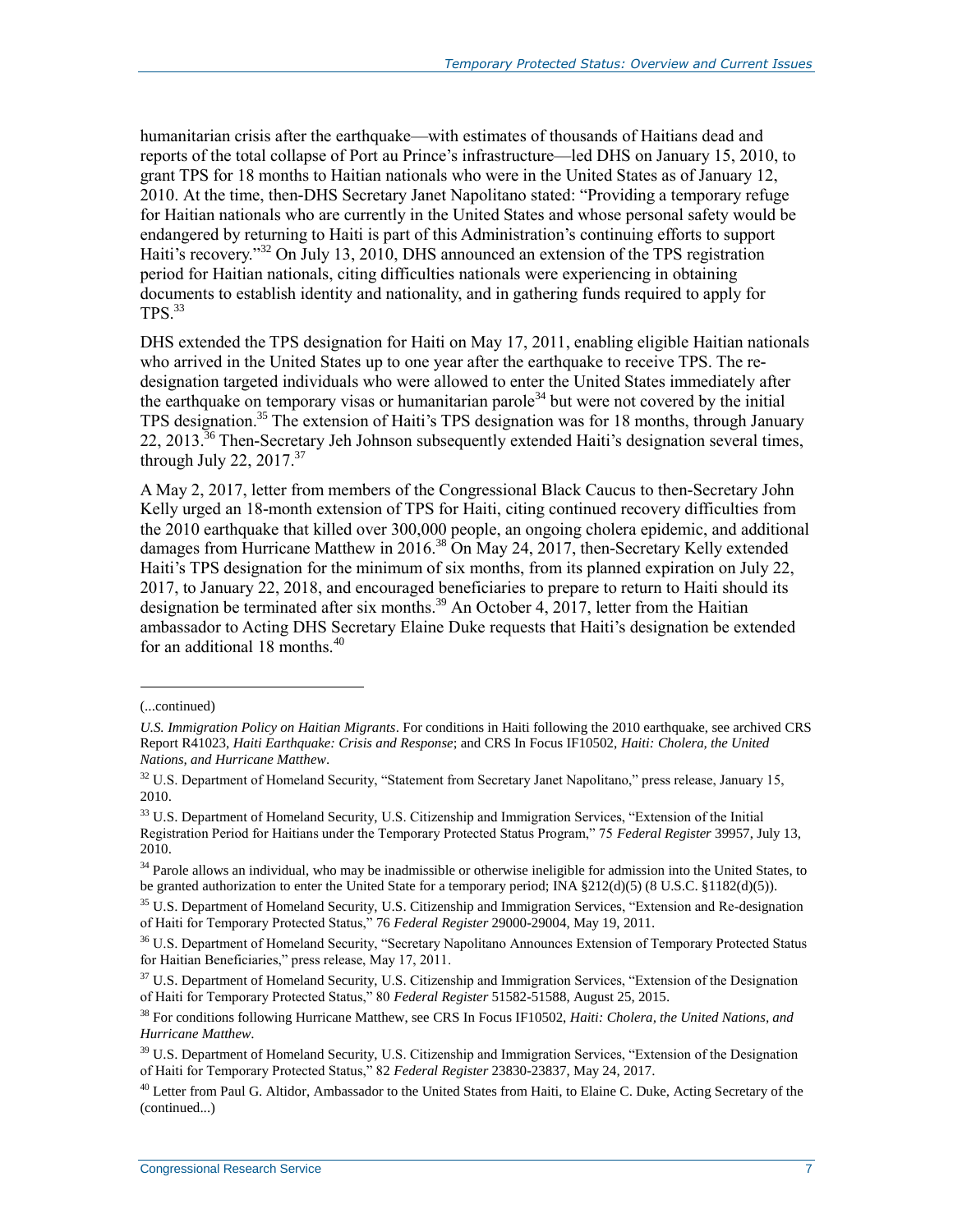### <span id="page-10-0"></span>**Liberia**

Liberians in the United States first received TPS in March 1991 following the outbreak of civil war. Although that war ended, a second civil war began in 1999 and escalated in 2000.<sup>41</sup> Approximately 10,000 Liberians in the United States were given DED in 1999 after their TPS expired. Their DED status was subsequently extended to September 29, 2002. On October 1, 2002, Liberia was re-designated for TPS for a period of 12 months, and that status continued to be extended. On September 20, 2006, the George W. Bush Administration announced that TPS for Liberia would expire on October 1, 2007, but that this population would be eligible for DED until March 31, 2009. On March 23, 2009, President Obama extended DED for those Liberians until March 31, 2010, and several times thereafter. $42$ 

As a result of the Ebola outbreak in West Africa in 2014, eligible Liberians were again granted TPS, as were eligible Sierra Leoneans and Guineans. <sup>43</sup> On September 26, 2016, DHS issued a notice for Liberia providing a six-month extension of TPS benefits, to May 21, 2017, to allow for an "orderly transition" of affected persons' immigration status, and did the same for similarly affected Sierra Leoneans and Guineans. This action voided a previously scheduled November 21, 2016, expiration of TPS for all three countries.<sup>44</sup>

Liberia's DED status was last extended by President Obama through March 31, 2018, for a specially designated population of Liberians who had been residing in the United States since October 2002.<sup>45</sup> Approximately 745 Liberians currently have approved employment authorization documents (EADs) under that DED directive. <sup>46</sup> This number does not reflect all Liberians who might be covered under this DED announcement—only those who applied for and received an EAD.

### **Nepal**

Nepal was devastated by a massive 7.8 magnitude earthquake on April 25, 2015, killing over 8,000 people. The earthquake and subsequent aftershocks demolished much of Nepal's housing

l

<sup>(...</sup>continued)

Department of Homeland Security, October 4, 2017.

<sup>41</sup> See CRS Report RL33185, *Liberia's Post-War Development: Key Issues and U.S. Assistance*.

<sup>&</sup>lt;sup>42</sup> U.S. Department of Homeland Security, U.S. Citizenship and Immigration Services, "Filing Procedures and Automatic Extension of Employment Authorization and Related Documentation for Liberians Provided Deferred Enforced Departure," 75 *Federal Register* 15715, March 30, 2010; The White House (President Obama), "Presidential Memorandum—Deferred Enforced Departure for Liberians," Memorandum for the Secretary of Homeland Security, September 28, 2016, https://www.whitehouse.gov/the-press-office/2016/09/28/presidential-memorandum-deferredenforced-departure-liberians.

<sup>&</sup>lt;sup>43</sup> U.S. Department of Homeland Security, U.S. Citizenship and Immigration Services, "Designation of Liberia for Temporary Protected Status," 79 *Federal Register* 69502-69502, November 21, 2014; and U.S. Department of Homeland Security, U.S. Citizenship and Immigration Services, "Extension of the Initial Registration Period for Guinea, Liberia and Sierra Leone for Temporary Protected Status," 80 *Federal Register, Number 122, 36551-36552,*  June 25, 2015.

<sup>44</sup> U.S. Department of Homeland Security, U.S. Citizenship and Immigration Services, "Six-Month Extension of Temporary Protected Status Benefits for Orderly Transition Before Termination of Liberia's Designation for Temporary Protected Status," 81 *Federal Register* 66059-66064, September 26, 2016.

<sup>&</sup>lt;sup>45</sup> The White House (President Obama), "Presidential Memorandum—Deferred Enforced Departure for Liberians," Memorandum for the Secretary of Homeland Security, September 28, 2016, https://www.whitehouse.gov/the-pressoffice/2016/09/28/presidential-memorandum-deferred-enforced-departure-liberians.

<sup>&</sup>lt;sup>46</sup> Numbers provided to CRS by USCIS.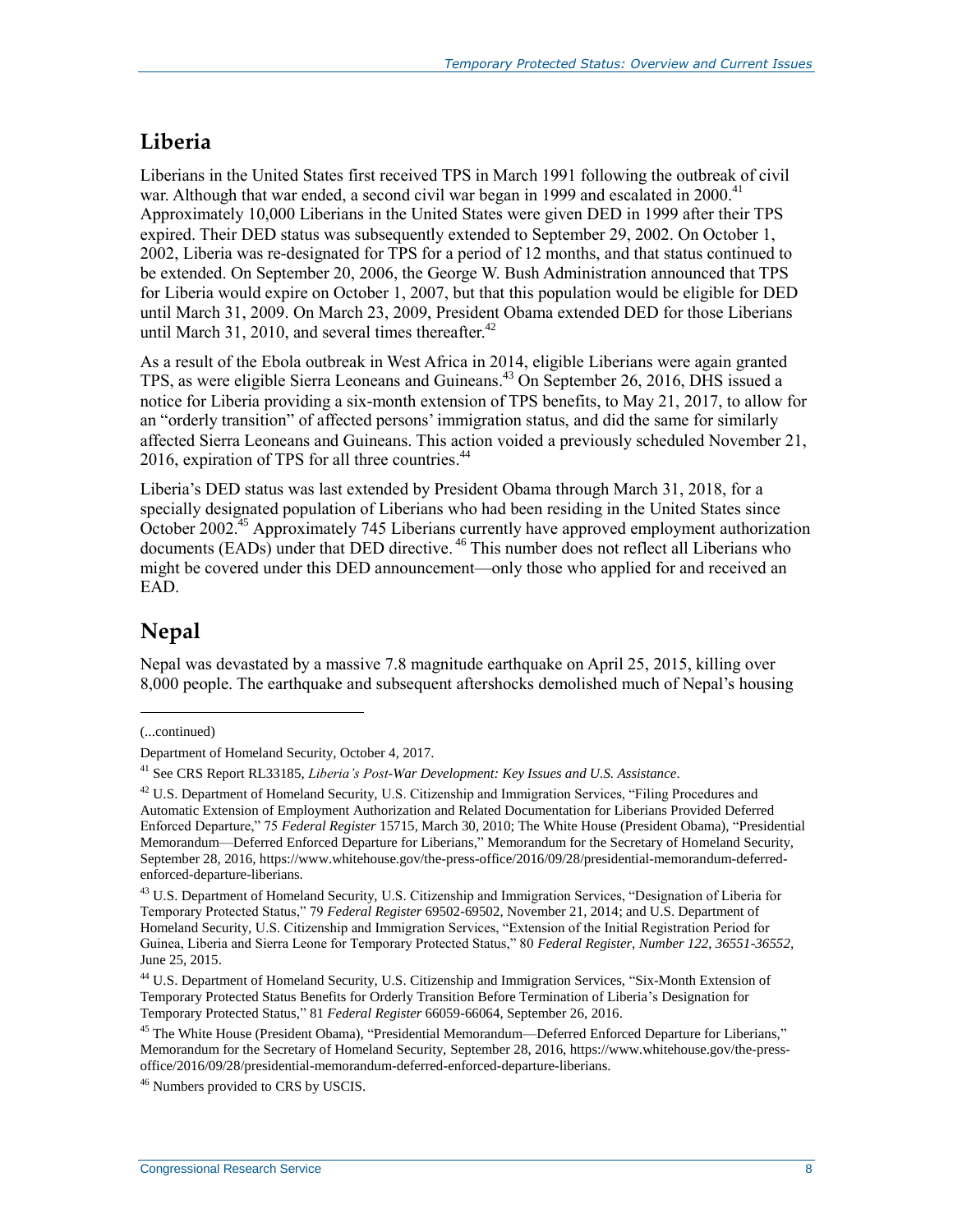and infrastructure. Over half a million homes were reportedly destroyed.<sup>47</sup> On June 24, 2015, citing a substantial but temporary disruption in living conditions as a result of the earthquake, then-DHS Secretary Jeh Johnson designated Nepal for TPS for an 18-month period.<sup>48</sup> TPS for Nepal was extended in October 2016, and is set to expire on June 24, 2018.<sup>49</sup>

#### **Somalia**

Somalia has endured decades of chronic instability and humanitarian crises. Since the collapse of the authoritarian Siad Barre regime in 1991, it has lacked a viable central authority capable of exerting territorial control, securing its borders, or providing security and services to its people. <sup>50</sup> Somalia was first designated for TPS in 1991 based on extraordinary and temporary conditions "that prevent[ed] aliens who are nationals of Somalia from returning to Somalia in safety."<sup>51</sup> Through 22 subsequent extensions or re-designations, Somalia has maintained TPS due to insecurity and ongoing armed conflict that present serious threats to the safety of returnees. DHS announced the latest extension—for 18 months—on January 17, 2017, and its current expiration date is September 17, 2018.<sup>52</sup>

### **Sudan and South Sudan**

Decades of civil war preceded South Sudan's secession from the Republic of Sudan in 2011.<sup>53</sup> Citing both ongoing armed conflict and extraordinary and temporary conditions that would prevent the safe return of Sudanese nationals, the Attorney General designated Sudan for TPS on November 4, 1997. Since then, Sudan has been re-designated or had its designation extended 14 times.

On July 9, 2011, South Sudan became a new nation.<sup>54</sup> With South Sudan's independence from the Republic of Sudan, questions arose about whether nationals of the new nation would continue to be eligible for TPS. In response, the DHS Secretary designated South Sudan for TPS on October 17, 2011.<sup>55</sup> TPS has since been extended or re-designated four times due to ongoing armed conflict and extraordinary and temporary conditions in South Sudan, including "ongoing civil war marked by brutal violence against civilians, egregious human rights violations and abuses, and a

<sup>47</sup> See CRS Report R44303, *Nepal: Political Developments and U.S. Relations*.

<sup>&</sup>lt;sup>48</sup> U.S. Department of Justice, Immigration and Nationalization Service, "Designation of Nepal for Temporary Protected Status," 80 *Federal Register* 36346-36350, June 24, 2015.

<sup>&</sup>lt;sup>49</sup> U.S. Department of Homeland Security, U.S. Citizenship and Immigration Services, "Extensions of the Designation of Nepal for Temporary Protected Status," 81 *Federal Register* 74470-74475, October 26, 2016.

<sup>50</sup> See CRS In Focus IF10155, *Somalia*.

<sup>51</sup> U.S. Department of Justice, Immigration and Nationalization Service, "Designation of Nationals of Somalia for Temporary Protected Status," 56 *Federal Register* 46804-46805, September 16, 1991.

 $52$  U.S. Department of Homeland Security, U.S. Citizenship and Immigration Services, "Extensions of the Designation of Somalia for Temporary Protected Status," 82 *Federal Register* 4905-4911, January 17, 2017.

<sup>53</sup> See CRS In Focus IF10182, *Sudan: An Overview*.

<sup>54</sup> See CRS In Focus IF10218, *South Sudan*.

<sup>55</sup> U.S. Department of Homeland Security, U.S. Citizenship and Immigration Services, "Designation of Republic of South Sudan for Temporary Protected Status," 76, 198 *Federal Register* 63629-63635, October 13, 2011.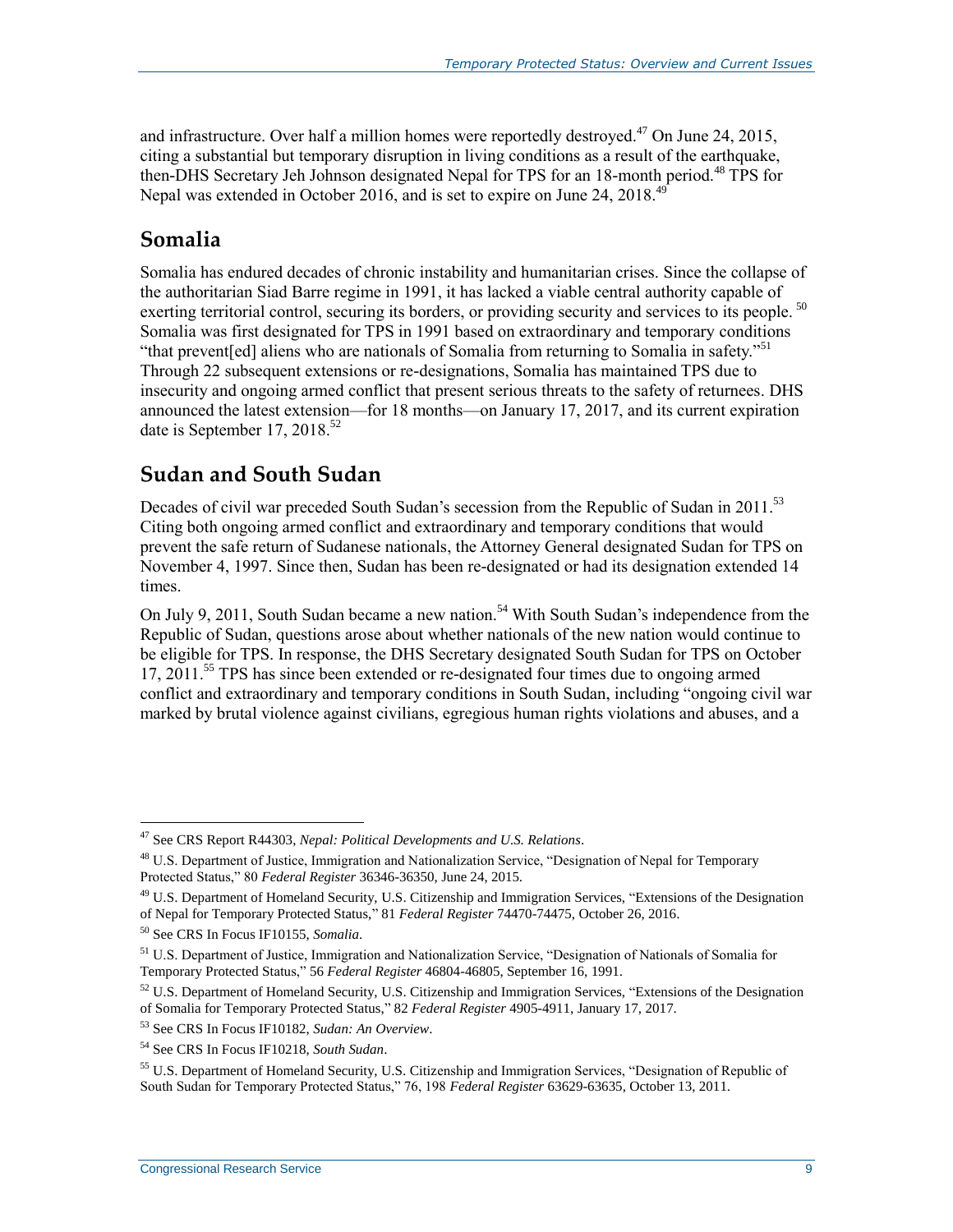humanitarian disaster on a devastating scale across the country."<sup>56</sup> The latest extension was for 18 months and expires May 2,  $2019$ .<sup>57</sup>

Meanwhile, citing improved conditions in Sudan, including a reduction in violence and an increase in food harvests, Acting DHS Secretary Elaine Duke announced in September 2017 that Sudan's TPS designation would expire on November 2, 2018.<sup>58</sup>

#### **Syria**

The political uprising of 2011 in Syria grew into an intensely violent civil war that displaced over six million people by 2014.<sup>59</sup> On March 29, 2012, then-Secretary of Homeland Security Janet Napolitano designated the Syrian Arab Republic (Syria) for TPS through September 30, 2013, citing temporary extraordinary conditions that would make it unsafe for Syrian nationals already in the United States to return to the country.<sup>60</sup> In the initial granting of TPS, Secretary Napolitano made clear that DHS would conduct full background checks on Syrians registering for TPS.<sup>61</sup> TPS for Syrian nationals has since been extended, most recently on August 1, 2016, through March 31, 2018. The extension was also accompanied by a re-designation, which updated the required arrival date into the United States for Syrians from January 5, 2015, to August 1, 2016.<sup>62</sup>

#### **Yemen**

A civil war in Yemen reached new levels in 2017. The United Nations estimated that the civilian death toll had reached 10,000, and the World Food Program reported that 60% of Yemenis, or 17 million people, were in "crisis" or "emergency" food situations.<sup>63</sup> Additionally, relief efforts in the region have been complicated by ongoing violence and considerable damage to the country's infrastructure. A 2015 DHS press release stated that "requiring Yemeni nationals in the United States to return to Yemen would pose a serious threat to their personal safety."<sup>64</sup> On September 3, 2015, then-Secretary Jeh Johnson designated Yemen for TPS through March 3, 2017, due to the ongoing armed conflict in the country.<sup>65</sup> On January 4, 2017, DHS extended and re-designated

 $\overline{a}$ 

<sup>63</sup> See CRS Report R43960, *Yemen: Civil War and Regional Intervention*.

<sup>&</sup>lt;sup>56</sup> U.S. Department of Homeland Security, U.S. Citizenship and Immigration Services, "Extension of South Sudan for Temporary Protected Status," 82 *Federal Register* 44205-44211, September 21, 2017.

 $57$  Ibid.

<sup>58</sup> U.S. Department of Homeland Security, U.S. Citizenship and Immigration Services, "Termination of the Designation of Sudan for Temporary Protected Status," 82 *Federal Register* 47228-47234, October 11, 2017.

<sup>59</sup> See CRS Report R43119, *Syria: Overview of the Humanitarian Response*; and CRS Report RL33487, *Armed Conflict in Syria: Overview and U.S. Response*.

<sup>60</sup> U.S. Department of Homeland Security, U.S. Citizenship and Immigration Services, "Designation of Syrian Arab Republic for Temporary Protected Status," 61 *Federal Register* 19026-19030, March 29, 2012.

<sup>&</sup>lt;sup>61</sup> Secretary of Homeland Security Janet Napolitano, "Temporary Protected Status (TPS) for Syrian Nationals," press release, March 23, 2012, http://www.dhs.gov/ynews/releases/20120323-napolitano-statement-syria-tps.shtm.

 $62$  Previously, Syrians who had arrived in the United States after January 5, 2015, were not eligible for TPS. The redesignation allows Syrians that arrived between January 5, 2015, and August 1, 2016, to also be eligible for TPS. U.S. Department of Homeland Security, U.S. Citizenship and Immigration Services, "Extension and Redesignation of Syria for Temporary Protected Status," 81 *Federal Register* 50533-50541, August 1, 2016.

<sup>&</sup>lt;sup>64</sup> U.S. Department of Homeland Security, U.S. Citizenship and Immigration Services, "DHS Announces Temporary Protected Status Designation for Yemen," press release, September 3, 2015, http://www.uscis.gov/news/dhsannounces-temporary-protected-status-designation-yemen.

<sup>65</sup> U.S. Department of Homeland Security, U.S. Citizenship and Immigration Services, "Designation of the Republic of Yemen for Temporary Protected Status," 80 *Federal Register* 53319-53323, September 3, 2015.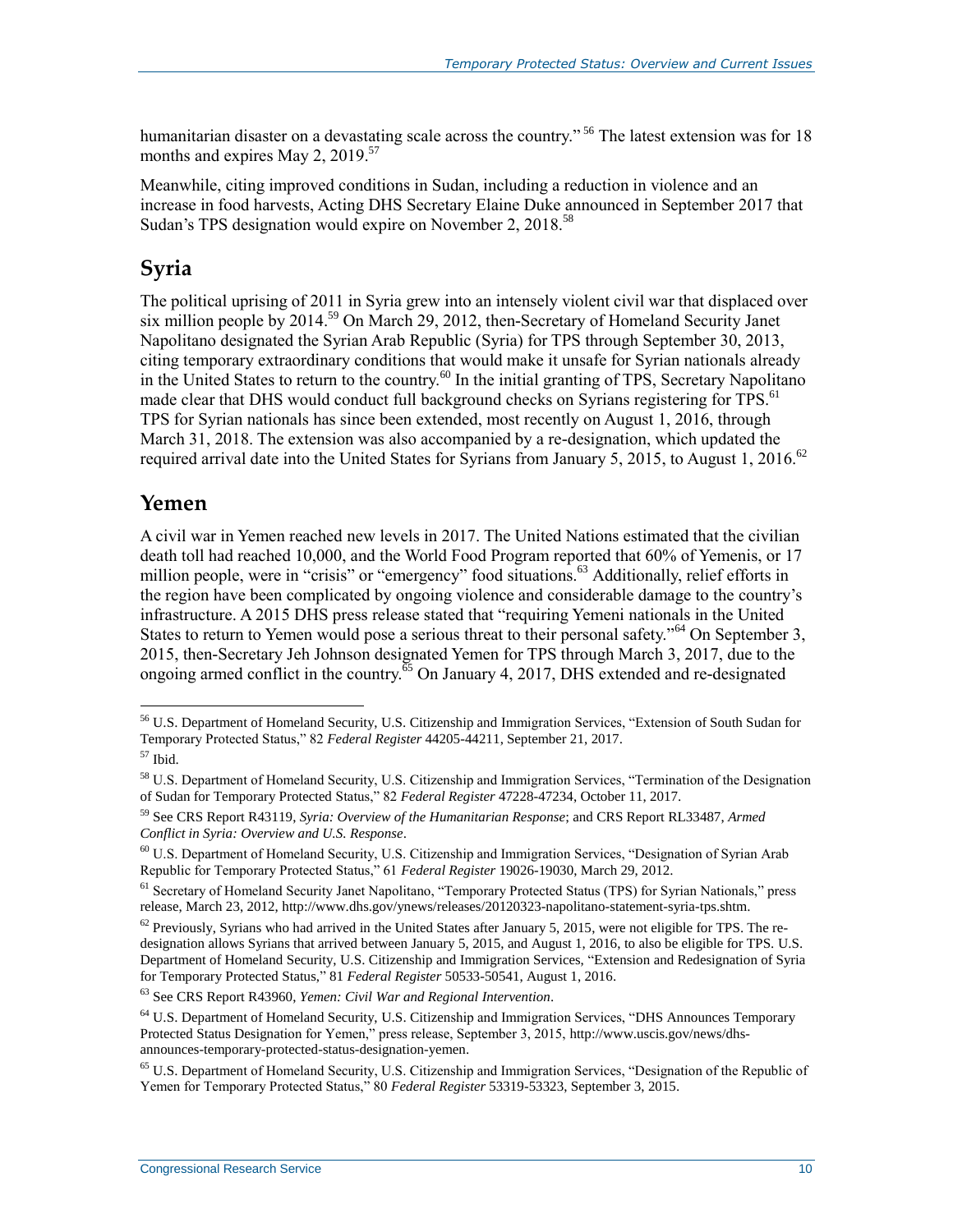Yemen's current TPS designation through September 3, 2018. The re-designation updated the required arrival date into the United States for individuals from Yemen from September 3, 2015, to January 4, 2017.<sup>66</sup> The *Federal Register* notice explained that the "continued deterioration of the conditions for civilians in Yemen and the resulting need to offer protection to individuals who have arrived in the United States after the eligibility cutoff dates" warranted the re-designation of TPS $67$ 

# **Adjustment of Status**

A grant of TPS does not provide a migrant with a designated pathway to lawful permanent resident (LPR) status; however, a TPS recipient is not barred from adjusting to nonimmigrant or immigrant status if he or she meets the requirements. There are limitations on Congress providing adjustment of status to TPS recipients.<sup>68</sup>

A number of examples exist of Congress providing eligibility for LPR status to groups of nationals who had been given temporary relief from removal. In 1992, Congress enacted legislation allowing Chinese nationals who had DED following the Tiananmen Square massacre to adjust to LPR status (P.L. 102-404). The Nicaraguan Adjustment and Central American Relief Act (NACARA; Title II of P.L. 105-100), which became law in 1997, provided eligibility for LPR status to certain Nicaraguans, Cubans, Guatemalans, Salvadorans, and nationals of the former Soviet bloc who had applied for asylum and had been living in the United States for a certain period of time. The  $105<sup>th</sup>$  Congress passed the Haitian Refugee Immigration Fairness Act, enabling Haitians who had filed asylum claims or who were paroled into the United States before December 31, 1995, to adjust to LPR status (P.L. 105-277). There is also a community of Liberians who have had some type of blanket relief from removal since 1991, a temporary reprieve for 25 years that has prompted various proposals to adjust their status.

Legislation that would have allowed nationals from various countries that have had TPS to adjust to LPR status was introduced in past Congresses, but not enacted. For instance, the Senate-passed comprehensive immigration reform bill in the  $113<sup>th</sup>$  Congress (S. 744) did not include specific provisions for foreign nationals with TPS to adjust status, but many would have qualified for the registered provisional immigrant status that S. 744 would have established.<sup>69</sup>

### **Selected Activity in the 115th Congress**

The 115<sup>th</sup> Congress has introduced various proposals related to TPS. Some bills would extend or expand TPS designation for certain countries, or provide adjustment to LPR status for TPS recipients who have been living in the United States for several years. Other bills seek to limit the program by transferring authority from DHS to Congress to designate foreign states, making unauthorized aliens and members of criminal gangs ineligible, restricting the criteria for

<sup>66</sup> U.S. Department of Homeland Security, U.S. Citizenship and Immigration Services, "Extension and Redesignation of the Republic of Yemen for Temporary Protected Status," 82 *Federal Register* 859-866, January 4, 2017.  $67$  Ibid.

<sup>&</sup>lt;sup>68</sup> INA §244(h) states that the consideration of any bill, resolution, or amendment that provides for the adjustment to lawful temporary or lawful permanent resident status for any TPS recipient requires a supermajority in the Senate (i.e., three-fifths of all Senators) voting affirmatively.

<sup>69</sup> See archived CRS Report R43097, *Comprehensive Immigration Reform in the 113th Congress: Major Provisions in Senate-Passed S. 744*.